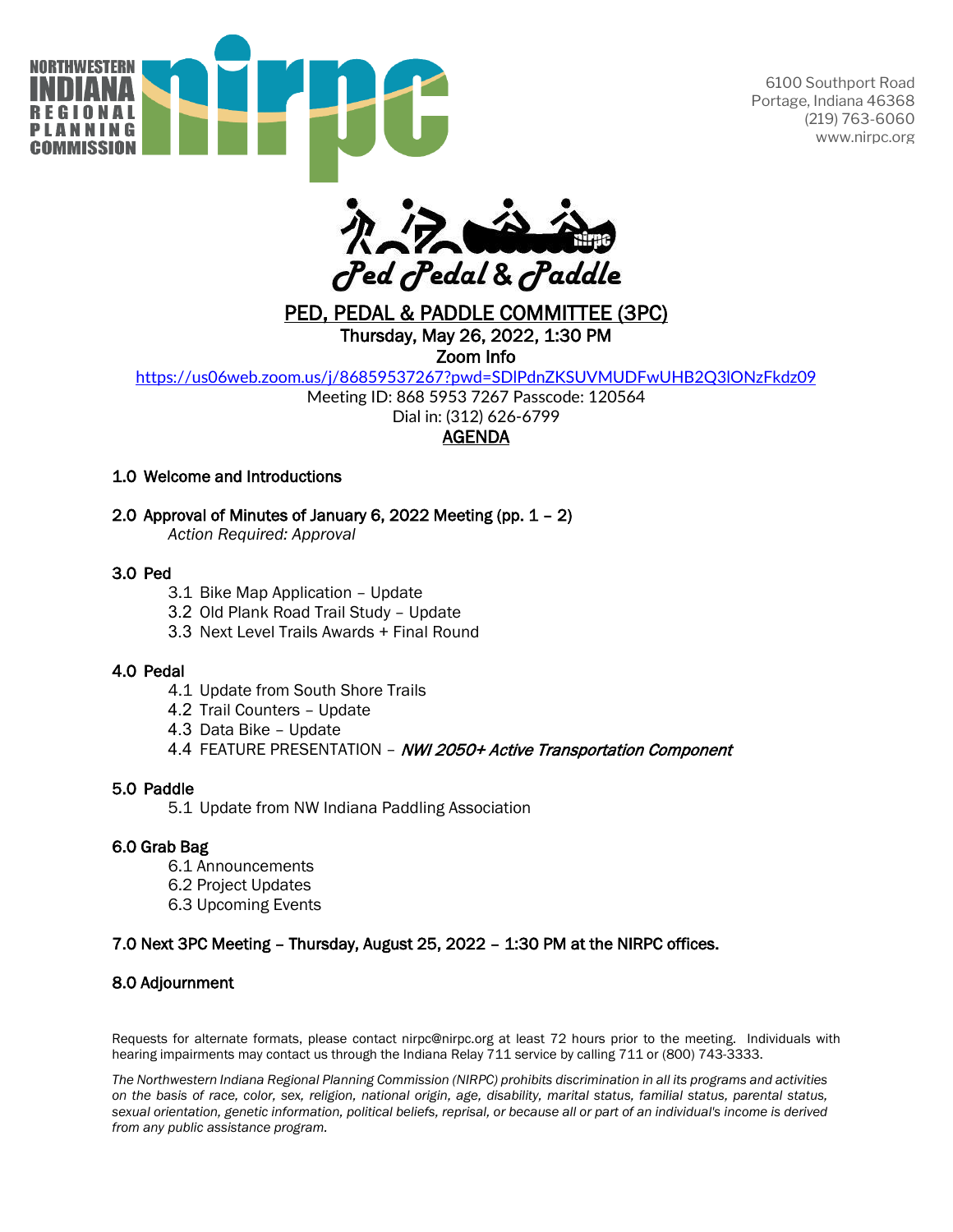## Ped, Pedal & Paddle Committee Meeting Virtual Meeting January 6, 2021 Minutes

This meeting was convened as an electronic meeting, pursuant to Governor Holcomb's extended Executive Order 21-33. All persons were meeting remotely via Zoom platform that allowed for real time interaction and supported the public's ability to observe and record the proceedings. When the agenda item was provided for public comment, this was supported as well. A roll call was taken to motion and approve the agenda items if needed.

Chairman Andrew Kyres called the meeting to order at 1:32 p.m. with the Pledge of Allegiance.

In attendance were Andrew Kyres (Crown Point), Mike Jabo (Valparaiso), Rafi Wilkinson, Shannon Eason (Michigan City), Jake Dammarell (BFS), Kelly Goodpaster, George Topoll (Union Township), Dustin New (MACOG), Don Parker (SST), Don Oliphant (CBBEL), Deb Backhus, Dalia Zygas, Anne Lee, Sue Lynch (Portage), and Dave Peeler.

NIRPC staff present were Meredith Stilwell, Kevin Polette, Candice Eklund, Mitch Barloga, and Flor Baum.

There were no public comments.

The minutes of the October 7, 2021 meeting were approved on motion by Sue Lynch and second by Dave Peeler.

### Ped

Mitch presented on the bike map application updates. There are delays due to the expansion of the map now covering parts of Illinois. NIRPC staff continues to work with Northeast Illinois and the south suburbs of Chicago to roll out the bike map mobile app through My City Bikes and Calumet Collaborative. A draft is anticipated to be launched in March.

Mitch presented on the Old Plank Road Trail Study update. A study is slated to be launched between NIRPC and Illinois in February. NIRPC is working on selecting a consultant for the year-long study. Communities in Southern Cook County received \$300K grant from Cook County. NIRPC is partnering with \$50K to bring this study into Dyer and Schererville to extend the Old Plank Road Trail.

Mitch presented on the IIJA Passage & Active Transportation Funding update. NIRPC-administered transportation funding will be \$86.3M, of which Transportation Alternative (TA) projects will be included. This will allow more projects to receive funding in the next NOFA round.

### Pedal

Don Parker spoke on the South Shore Trail (SST)updates. SST is currently looking into upcoming projects, such as Old Plank Road Trail. SST is reaching out to various municipalities to further discuss what they might fund in terms of trail projects, and how SST can be of service.

Mitch spoke on the Trail Counters (TCs) update. NIRPC is working on distributing new, GPS, electronically based, TCs throughout The Region. NIRPC staff will reach out to stakeholders who have asked for TCs to receive the 20% local match before purchasing. NIRPC will provide 80% of the cost.